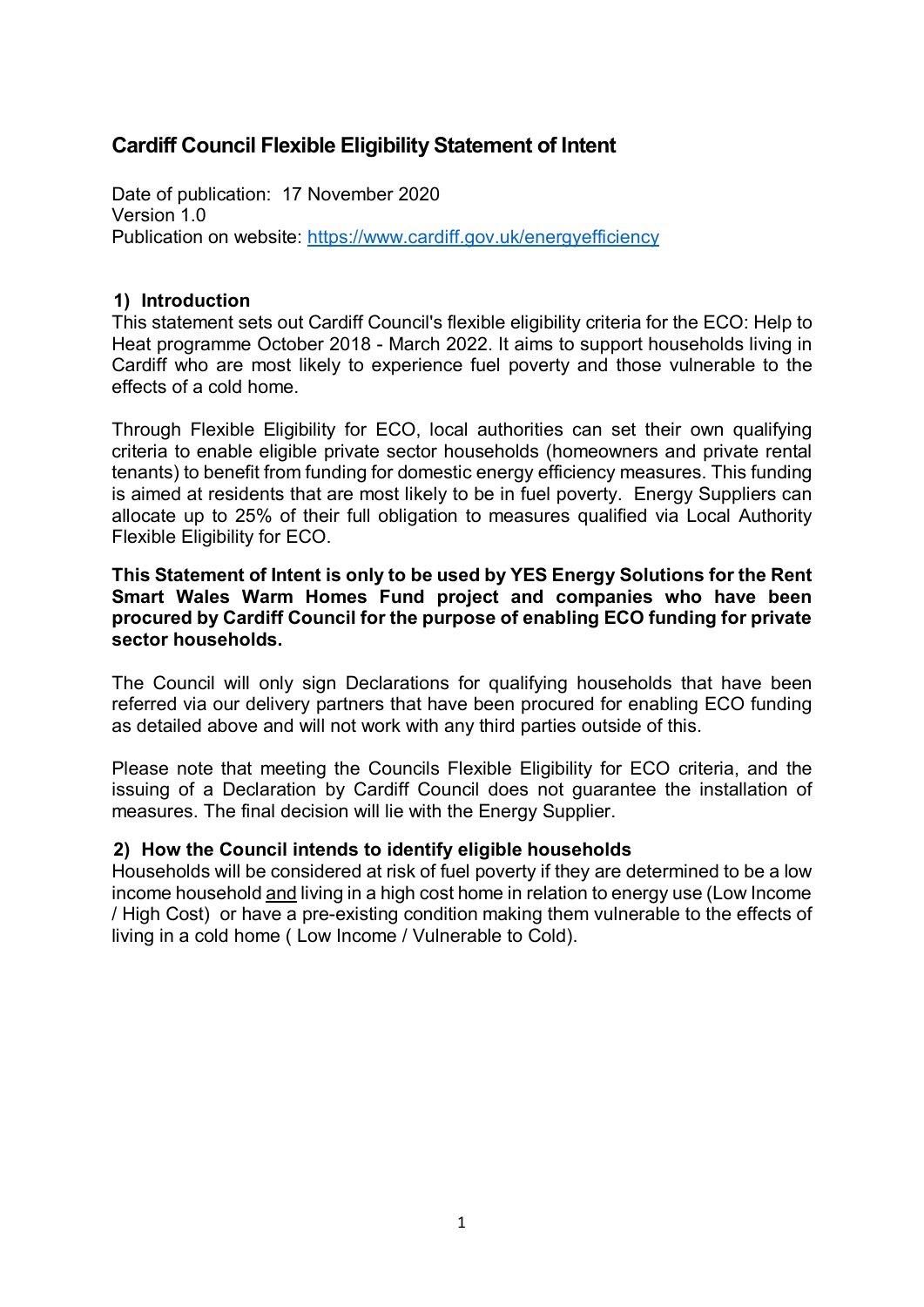Households will need to meet Stage 1 (Low Income) criteria **AND** one of the Stage 2 (High Cost / Vulnerable to Cold) criteria.

| <b>Stage</b>               |                                                       | <b>Eligibility Criteria</b>                                |  |
|----------------------------|-------------------------------------------------------|------------------------------------------------------------|--|
| 1) Low Income              | <b>Household composition</b>                          |                                                            |  |
|                            | 1 Adult                                               | £9,440                                                     |  |
|                            | and 1 child                                           | £12,383                                                    |  |
|                            | and 2 child                                           | £15,225                                                    |  |
|                            | and 3 child $£ 18,270$                                |                                                            |  |
|                            | and $4+$ child $\qquad \qquad$ £ 21,315               |                                                            |  |
|                            | 2 Adults                                              | £15,428                                                    |  |
|                            | and 1 child                                           | £18,428                                                    |  |
|                            | and 2 child $\epsilon$ 21,417                         |                                                            |  |
|                            | and 3 child $\epsilon$ 24,462                         |                                                            |  |
|                            | and 4+ child                                          | £27,202                                                    |  |
|                            |                                                       | the 2019<br>*figures above have increased<br>from          |  |
|                            | Household composition to factor in 1.50% inflation in |                                                            |  |
|                            | 2020                                                  |                                                            |  |
|                            | Annual household income (after rent or mortgage, and  |                                                            |  |
|                            | Council Tax) of £27,202 or less                       |                                                            |  |
| <b>AND 1 of criteria 2</b> |                                                       |                                                            |  |
| 2a) High Cost              | Property EPC rating of E, F or G                      |                                                            |  |
| 2b) Vulnerable to cold     |                                                       | Property EPC rating of D and a health condition made worse |  |
|                            | by cold:                                              |                                                            |  |
|                            | a. Chronic respiratory condition, or                  |                                                            |  |
|                            | b. Cardiovascular condition, or                       |                                                            |  |
|                            | c. Musculoskeletal illness, or                        |                                                            |  |
|                            | d. Mental health condition                            |                                                            |  |
| 2c) Vulnerable to cold     | Property EPC rating of D and vulnerable due to age or |                                                            |  |
|                            | circumstance:                                         |                                                            |  |
|                            | a. Over 70 years of age, or                           |                                                            |  |
|                            | b. A pregnant woman, or                               |                                                            |  |
|                            |                                                       | c. Have dependent children under 5 years of age            |  |

In the private rented sector, occupants / landlords of the property will need to demonstrate that they have a Domestic Tenancy in place. A Domestic Tenancy is defined in the Housing (Wales) Act 2014.

## **3) Acting on behalf of another local authority**

Cardiff Council is not acting on behalf of another local authority.

## **4) Joint statement of intent**

Cardiff Council is not working in association with another local authority.